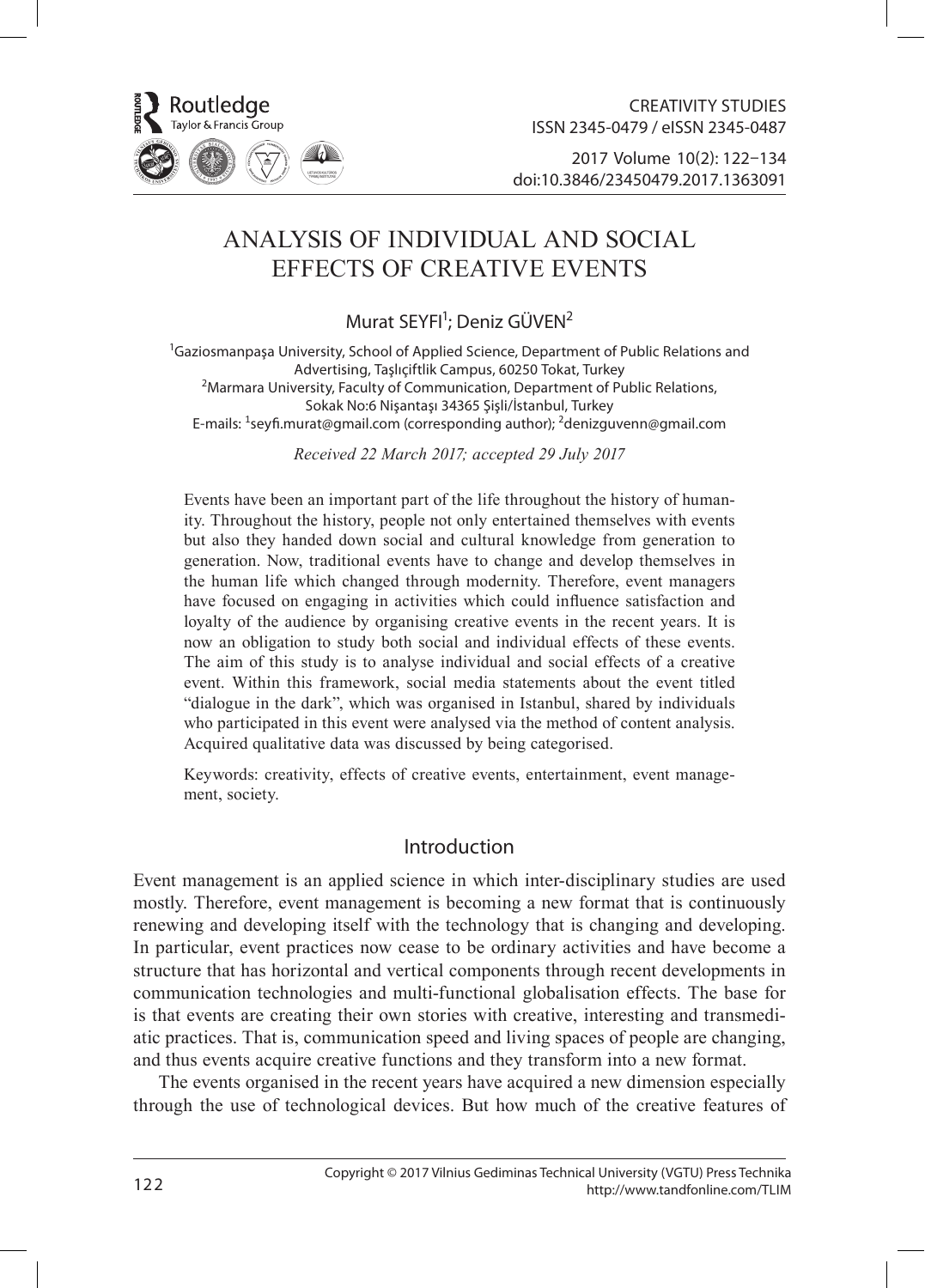these events do the participants perceive? Creative practices' way of influencing social life is a problem to be solved. This study differs from other studies in that it puts forward the effects of creativity factor in the process of event management because most of the studies conducted about event management aimed primarily to determine the loyalty and satisfaction levels of participants (Petrick 2004; Kaplanidou, Gibson 2010). Furthermore, these studies are based on the research conducted during the events. On the other hand, the present study is based on the comments of participants that they shared on the internet through their own will after the event was finished. This study aims to analyse individual and social effects of the event titled "dialogue in the dark" whose aim was to organise a creative event in Istanbul. Within this scope, individual and social dimensions of the event were studied by making content analyses on sharings of the participants on the social media.

#### Literature

The concept of creativity is an ever-developing and self-renewing concept. Thus, it is frequently used in interdisciplinary studies. Its study area includes many disciplines such as educational sciences (Parnes 1971; Gordon 1974), individual recognition (Guilford 1967) and organisational creativity (Porter, Lawler 1968). This enriched the concept in the course of time. Therefore, creativity has been used as a medium to produce new and appropriate ideas in every field of human activity from science to art, education to business administration. Creativity can be described as the ability to produce new things, creativity can also be described as a process which directs us to produce useful and comprehensible outcomes (Kao 1997: 14). Similarly, one can define creating both as producing new things that are not available in the world and as reuniting available things to make new ones. In other words, creativity is the ability to materialise new ideas and opinions which are not existent in the *status quo*. Mind produces quite new ideas and opinions by accumulating cores of experiences, emotions, and opinions which are stored in the memory (Gürgen 1990). Therefore, thinking individuals play a pivotal role in creativity. Creativity is about abilities to solve problems, making decisions and expressing oneself. It is also a thinking skill which is the basis for innovations, it includes the production of new ideas by accumulating, changing and synthesising available ideas (Harris 1960). Thus, creativity directly affects daily lives of people. That is to say, creativity substantially affects and supports people's feeling good and enjoying life. According to George Bernard Shaw, the process of creativity starts when a person uses his imagination. A person imagines his wishes and becomes the thing he wishes, and then makes creations accordingly (Baldwin Seggebruch 2011: 32).

The concept of creativity, which has such importance in daily lives of individuals, also plays a key role within the social life. It is an important motivation that individuals' tendency to creativity is supported by the society (Cropley 2006). On the other hand, creative individuals not only are valuable people for the society but they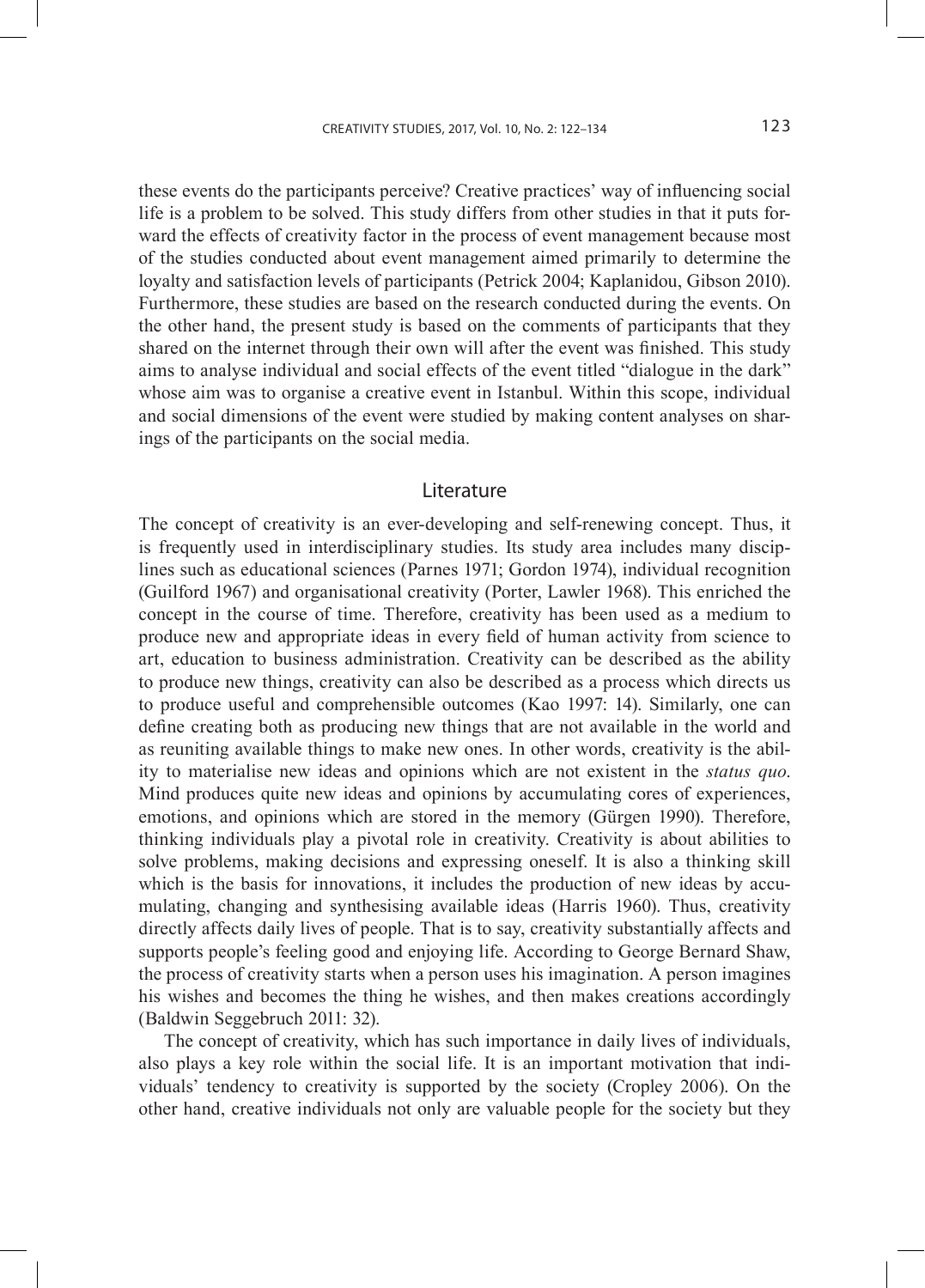also nourish and provide new living spaces to the society. Therefore, creativity contributes positively to the sustainability of the society and all of the factors of social life by making use of all sorts of potentials within the society (Öncü 1992: 261–262). The connection between the society and individuals could clearly be revealed through creativity. Namely, creative practices enrich the society (Damon 2009). To give an example, social life changed and developed through the invention of printing press. In particular, creative practices in the sector of advertisement acquired a new dimension through the printing press, and it had many positive effects on the social life (Moriarty *et al.* 2015). It is not enough for an idea to be called creative even if it is new and original. A creative idea is only considerable when it is useful; to put it another way, only if it is valuable. The society decides whether this idea is both new and valuable or not. Thus, there is an organic relationship between the society, and individuals and creativity (Johansson 2007: 29). Creativity connects the society with individuals making them an inseparable whole, and they improve and enrich one another. The connection between practices and responses to sophisticated problems is formed through creative ideas (Pérez-Fabello, Campos 2011). Anatoliy Stoletov (2016) studied the relationship between social creativity and the society also. According to Stoletov, new social forms and dialogues emerge when people in a society engage in social creativity, which leads to alteration of social reality. However, if outcomes of different kinds of creativity like scientific or artistic are materialised, then the outcomes of social creativity become symbolic since, as an example, representation of success may differ under various circumstances. People's affecting social reality is included in the recent description of success, and these effects can be changing social relationships, social space and time and enabling development of the society (Stoletov 2016: 149). There have been many studies conducted to analyse the effects of creativity on the society (Gowan, Olson 1979; Joas, Kilpinen 2009; Moran 2010). The reason for this is that development and improvement of societies are closely linked to the creativity of individuals. When the fact that creativity leads to inventions, and inventions lead to technology and production is considered, development of societies in which individuals do not or cannot make use of their creativity and productivity might be difficult. Evaluation and development of creativity in educational institutions which prepare individuals to social life could be an element contributing to social development. Furthermore, not only motivations of life and happiness levels of individuals but also social satisfaction levels come into prominence through the concept of creativity. For this reason, we can see creativity as the heart of social existence.

#### Event management and creativity

Through history people have organized events regardless of space and time, and these activities have had an important role in individual and social life. People organised events to satisfy their needs such as reaching common purposes, socialising and entertaining themselves. All the religions and societies live together with events from Indian's sharing tribal hunts to Thanksgiving, from fairs to carnivals. Many countries and cultures have a rich tradition of ceremonies and rituals going on for millen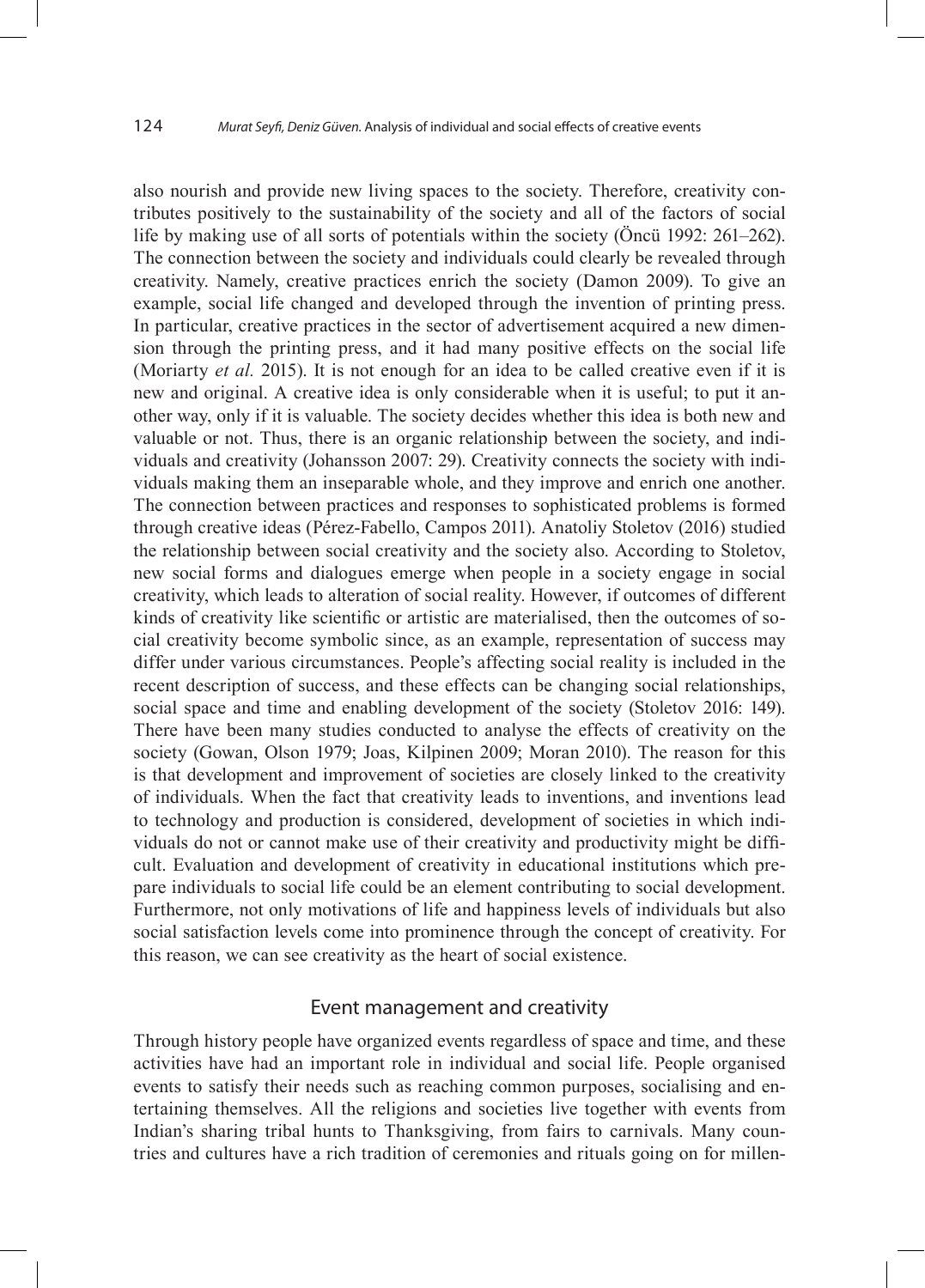niums. These traditions which are influenced by increasing urbanisation and industrialisation, and changing societies set up a substructure for various events that are celebrated in today's world (Bowdin *et al.* 2006; Pira 2004). Events which are at the centre of the social life have many social and cultural effects on the society by their nature (Getz 2007). On the other hand, use of free time in the flow of daily lives of people is also highly important. Today, people have difficulty in finding a free time for themselves. For this reason, they focus on both entertainment and learning possibilities in the free time they could find. David Riesman stated that participation to entertainment has become an obligation in today's world; however, this has not occurred by itself, this has been a situation which deprives the individual of his privacy who does not hide anything from his group including the way he uses his free time, and this occurs because individuals do not want to stay out of the others. Similar to Riesman's statements, people in today's world take part in similar events in their free time (1992). The reason for this is that events are directly associated with experiences. Events bring people together and offer opportunities for people to share experiences and thus, measurable outcomes are obtained (Rutherford Silvers 2004). Some of these outcomes are event concept which refers to the final product, event process which refers to procedures of the event, event team which refers to an organisational element, and all these outcomes are related to creativity (George 2007).

People started to live under a bombardment of messages through globalisation and developments in communication technologies. Therefore, it is a must to organise events which will draw the attention of people and will create a behavioural change. For this, creativity must come into prominence in the process of event management. In order for events to be memorable, organisation of them should include design and creativity, yet first of all, these features have a substantial part in providing security to event contract. Complex and extreme types of these features are sometimes used to acquire great success (Berridge 2010: 208). The places where events are held play key roles in terms of the creativity of the event. "*Place, in addition to its being a location which is produced, built, created, it is also a social environment where social events take place. Place is a pot where history takes place and is a register where time turns into history*" (Alver 2010: 19). Therefore, place and event are two concepts that nurture each other from the perspective of creativity. In order to make use of their free time in a different way, some people exert effort to find such things. There can be various reasons underlying this. For example, visitors or tourist try to visit different and creative places like exhibitions or design environments which they may find interesting (Förster 2009). The concepts of space, place, and memory have changed and developed through digitalisation of events. It can be seen that the concepts of space and place sometimes are used for the same meaning according to the discipline in which they are used, and sometimes are used for perceptual meanings which are related to each other. The concept of space reaches a new point in the "events" with the digital world since individuals and places started to be reproduced independent from space and time. According to Kevin Robins, space is now an electronic environment and does not have a centre (2013). While the places of events were stable and specific living spaces in periods when technological developments did not deeply influence social life, the concepts of place and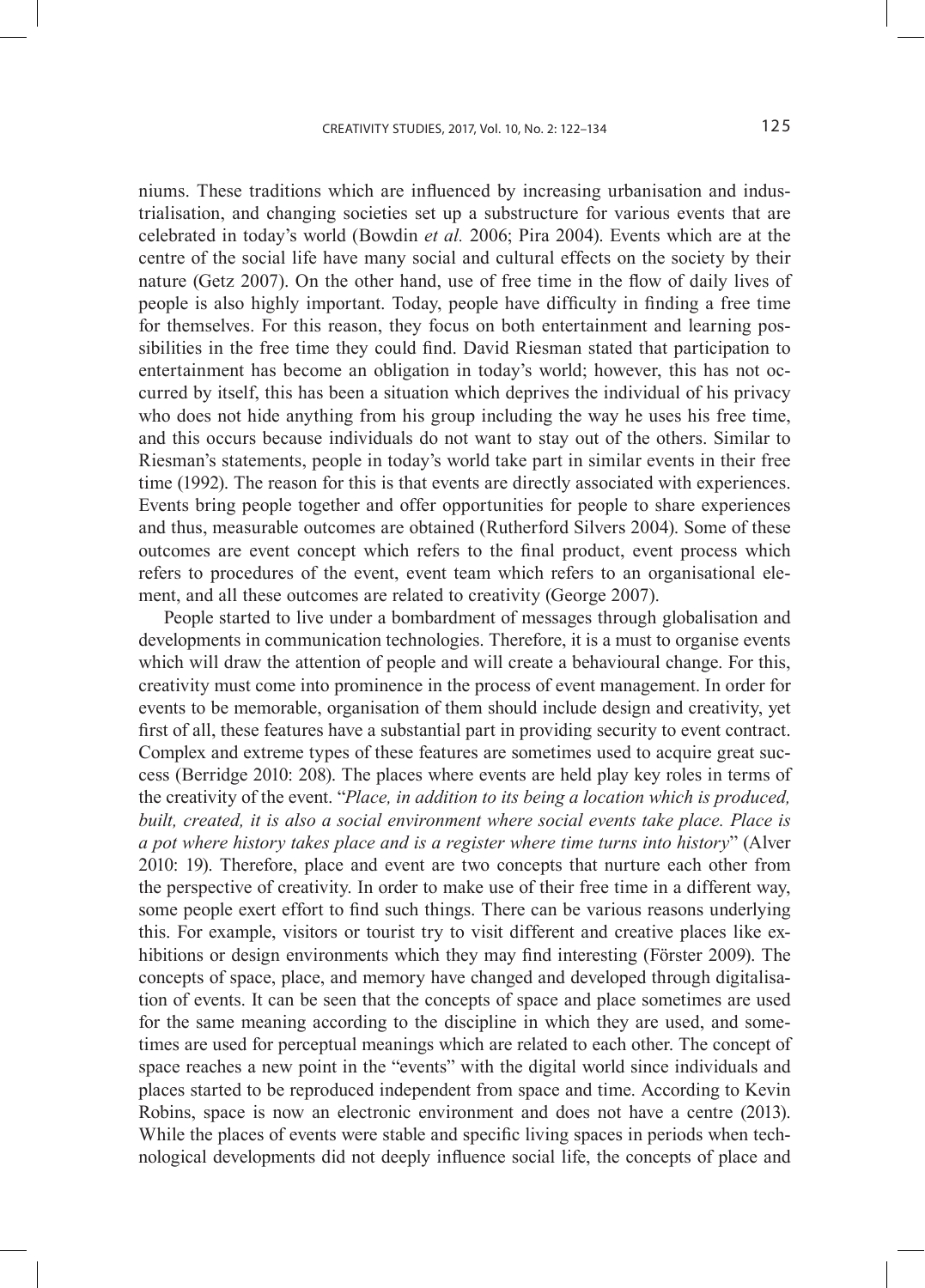time have changed through technological developments in time. Now, professionals of events can organise a single event in different places at the same time especially on on-line platforms in order to conduct creative practices. Thus, they can maximise both reaching of messages and participation of the audience.

Event management is linked to product, individual and place all of which are creative dimensions. Firstly, organisers of the events are creative and they work in such environment. Their job is very valuable in terms of society and economy in the creative industry. However, event managers should go through a creative process in order to obtain useful and original outcomes. Their job yields a new, genuine and useful phenomenon which is a live event for an audience. The main focus of the present study is creativity which stands for this creative process. Finding new things about the creative process in the literature and learning them will contribute to determining issues to be studied about event management (Hopwood 2012: 123).

# Methodology

This study aims to explain social and individual effects of creative events. Within this framework, social media statements about the event titled "dialogue in the dark" whose aim was to organise a creative event in Istanbul shared by individuals who participated in this event were analysed via the method of content analysis.

Research methods implemented on the Internet are divided into two as quantitative and qualitative. While quantitative ones consist of on-line or off-line questionnaires, knowledge about use of web and content analysis of search engines, qualitative methods consist of on-line or off-line in-depth interviews, implementation of attended observations which can also be called as digital ethnography, discourse analysis, historical and aesthetic criticism (Hollway, Jefferson 2000; Bruhn Jensen 2011: 48; Kozinets 2002). Within this scope, this study is a qualitative study which is conducted on the Internet. Within this framework, comments shared on the most popular social media websites in Turkey from the date of January 5, 2014 to December 20 are analysed through qualitative (content analysis) and quantitative (social media statistics) methods.

## Sample

The sample of this study consists of participants of the event titled "dialogue in the dark" which took place in Istanbul and individuals who made sharings on Ekşi Sözlük, Facebook, and Twitter about the topic. Participant information according to social media devices are as follows (see Table 1).

| Eksi Sözlük | 127 people commented on the topic.                                                             |
|-------------|------------------------------------------------------------------------------------------------|
| Twitter     | It has 1391 followers and it received 976 likes. There were 1206 tweets.                       |
| Facebook    | 21,932 people liked its page on Facebook, 20,992 people follows the<br>event page of Facebook. |
| YouTube     | There were 62 videos shared.                                                                   |

Table 1. Participant Information (source: created by authors)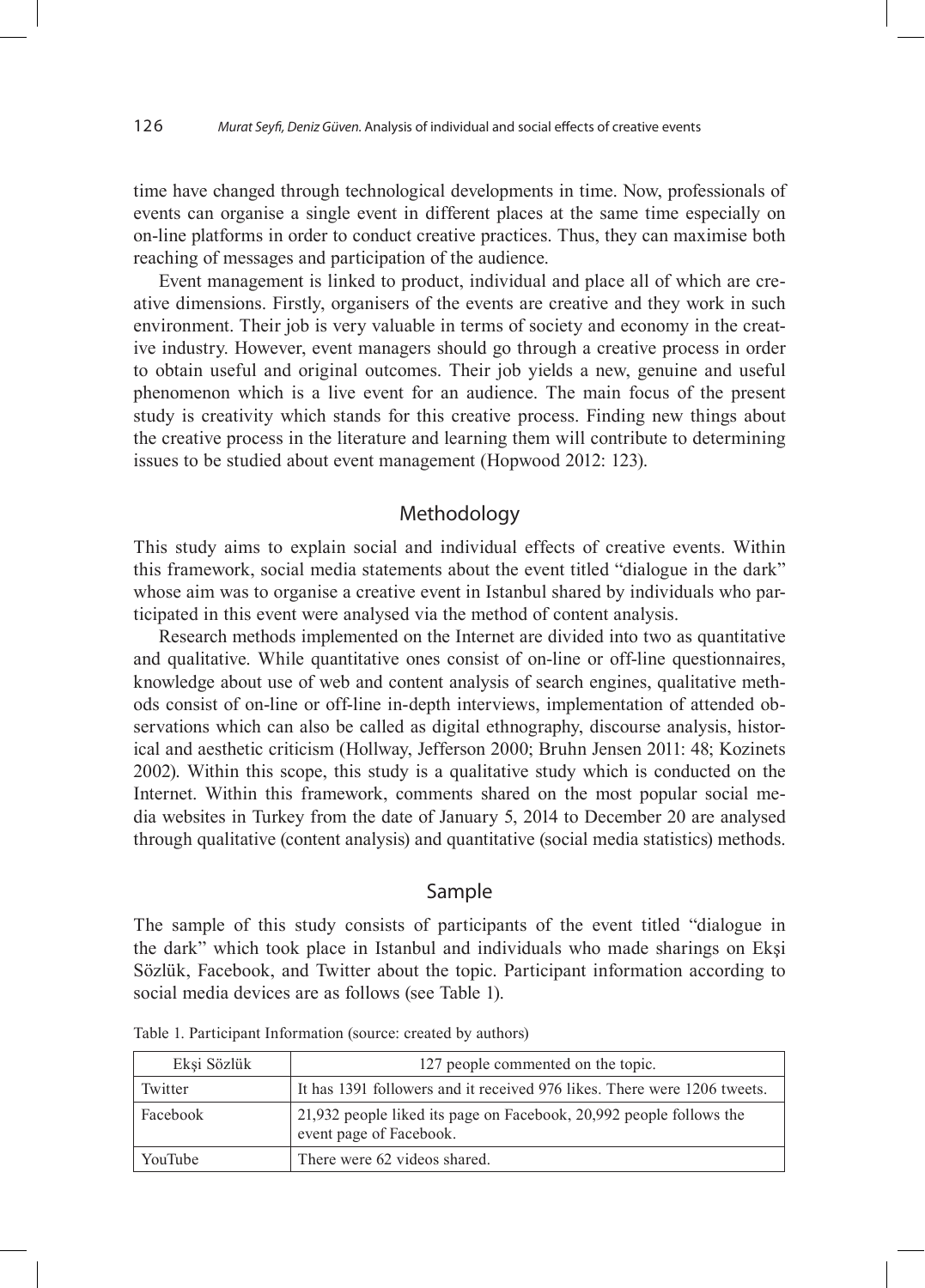#### Instrument

The event titled "dialogue in the dark" was organised by Andreas Heinecke which took place in more than 130 countries in the world and more than 8 million people participated in. While Heinecke was working at a radio station, he came across an individual who was visually impaired. First, he felt sorry for him and did not know how to behave. But shortly after, he understood that visually impaired people had many speciality that people who could see had not. While Heinecke educated his young counterpart to be a qualified radio broadcaster, the visually impaired youngster became his teacher about topics related to life. A visually impaired individual literally "opened his eyes" and caused him to think about what we can do when we go beyond our differences. Heinecke, realising the value of this relationship, initiated his first social enterprise in 1995. He organised a different, new and a creative event that nobody was used to by transforming his experience into an event.

The sample of this study consists of participants of the event titled "dialogue in the dark" in Istanbul and individuals who made comments on social media about the topic.

## Findings

Content analysis of sharings on Ekşi Sözlük which is a people-powered dictionary style web page consisting of comments of registered writers about every kind of topic and concept in Turkey, Facebook and Twitter were made. Data acquired within this context was classified under four main categories which are creativity level of the event, effects of the event on the individual, effects of the event on the social life, event satisfaction and loyalty.

# Creativity level of the event

People show a tendency to make use of their free time and to participate in the events through modernisation. The element of creativity in the events in which people directly participate influences the participation of individuals (Csikszentmihalyi, Le-Fevre 1989). Place and time play pivotal roles when calling an event creative (Förster 2009). The opinion of a person who participated in the event titled "dialogue in the dark": "This is one of the most extraordinary events to experience in which perception of place, time and body get lost. And when it ends, an inner questioning begins of course" (Ekşi Sözlük, Jejune, personal communication, 7 February 2014). Similarly, another participant talks about his confusion about place and time: "I lost my perception of time and place. I thought that it had been only half an hour but it had been one hour and a half" (Ekşi Sözlük, Senveben, personal communication, 15 January 2015). Another participant states that this event exceeds the limits of creativity: "I have never seen a more creative and extraordinary event" (Ekşi Sözlük, Ben buldum, personal communication, 4 March 2014).

Creativity is the ability to materialise new ideas and opinions which are not existent in the *status quo*. This is about perceptions and memories of participants.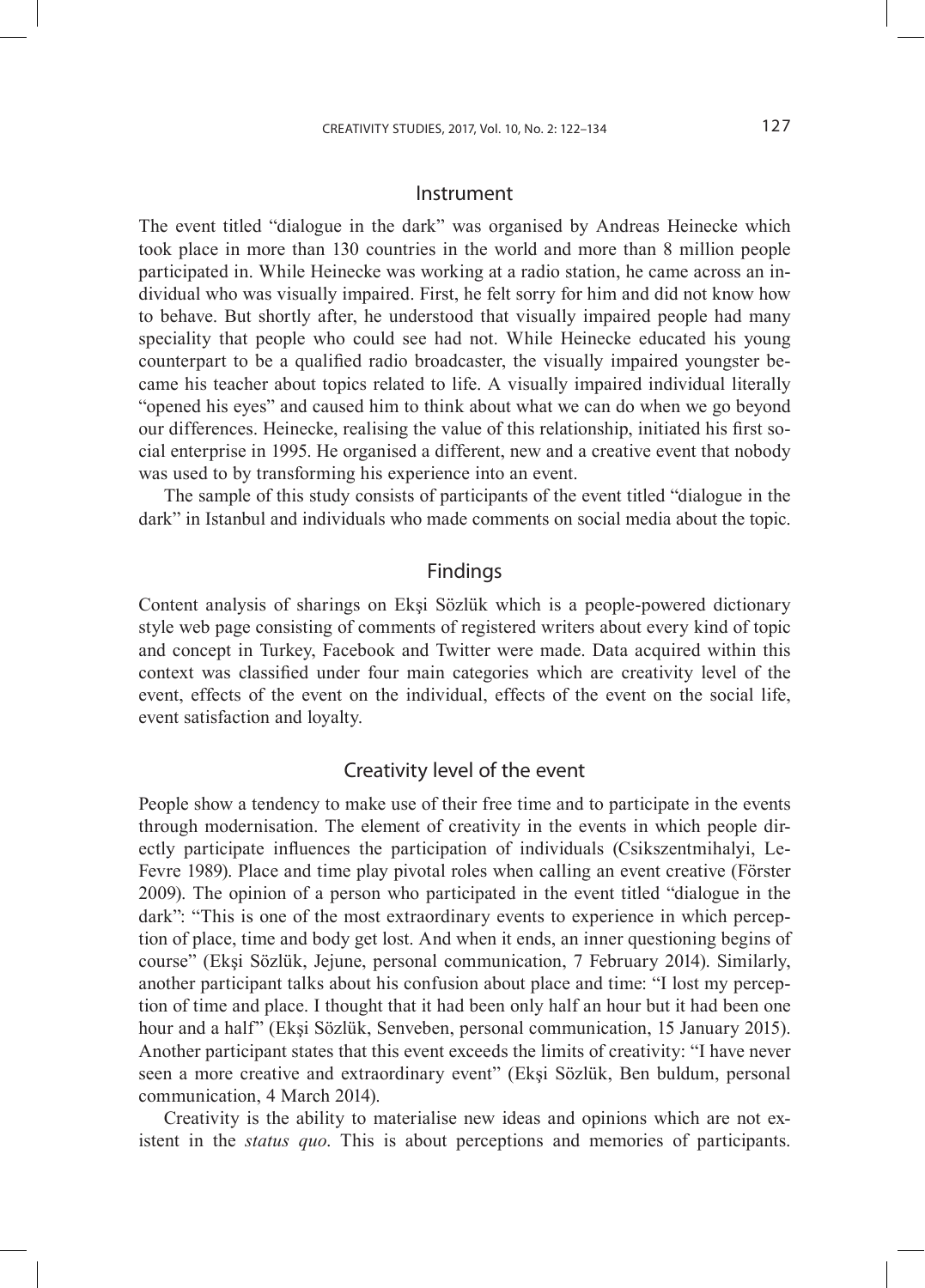Creativity is only creative when it is perceived. Therefore, it is highly important for people to reveal their all senses in creative events (Gürgen 1990). One of the individuals who took part in the event, which is the topic for this study, and who commented about it on social media: "This is an impressively amazing and influential event, really. [...] in which tiresome meaningless voices of life regarding life itself becomes meaningful in the utter darkness where we see not only through our eyes but also with all our senses" (Ekşi Sözlük, Poiii, personal communication, 6 May 2014). This person experienced a journey among all his senses through the event. This provides insight about the creativity potential of the event. On the other hand, creative events also push the limits of participants. According to another participant who makes up the sample of the study, "The event in which I have experienced one of the most impressive moments in my life. After the first one or two steps, I thought that I would not be able to do it; however, I continued with the help of the guide" (Ekşi Sözlük, Imza foyu, personal communication, 17 july 2014). This person faced with his own limits in this process and the event greatly influenced the person.

Creativity level of the event titled "dialogue in the dark" was analysed according to comments of participants who make up the sample of the study, and a major part of the participants were of the opinion that the event was creative.

## Effects of the event on the individual

Events have many individual and sociological effects (Shone, Parry 2010). Within this context, effects of events on individuals were analysed in various studies (Li, Petrick 2006; Drengner *et al.* 2012). One of the participants: "You are going through a very deep empathy. A visually impaired guide becomes your eye in this nothingness [...]. Foreign voices with which you participate in the tour gives you confidence. Colour, religion, hair, beard, appearance, outfit [...]. You get rid of all the prejudices and feel the purest of all emotions within yourself. One hour and a half that you spent provides you an experience that you can never go through again. For example, you learn that visually impaired people see voices in their dreams. When the tour of Istanbul in the dark finishes, you want to hug the light madly. And when you go on your life where you left off, farewell sentence of the person who becomes your inner eye rings in your ears: 'Do not lose your light'" (Facebook, Yusuf Saraç, personal communication). The creative event had great effects on the participants of the study. In particular, there were emotional and behavioural changes: "Endless thanks to those who have contributed to this event which works on empathy so greatly and teaches not to fear from the darkness" (Twitter, Süeda, personal communication). Moreover, the event had some permanent effects on some of the participants: "This is the event which has been raising my hairs, filling my eyes with tears and exciting me for a week" (Ekşi Sözlük, Bayan yani, personal communication, 28 April 2014).

Events have various effects on individuals. However, the difference of creative events from traditional events is that they can have permanent effects on individuals, and cause emotional changes which can be a reason for the behavioural change. In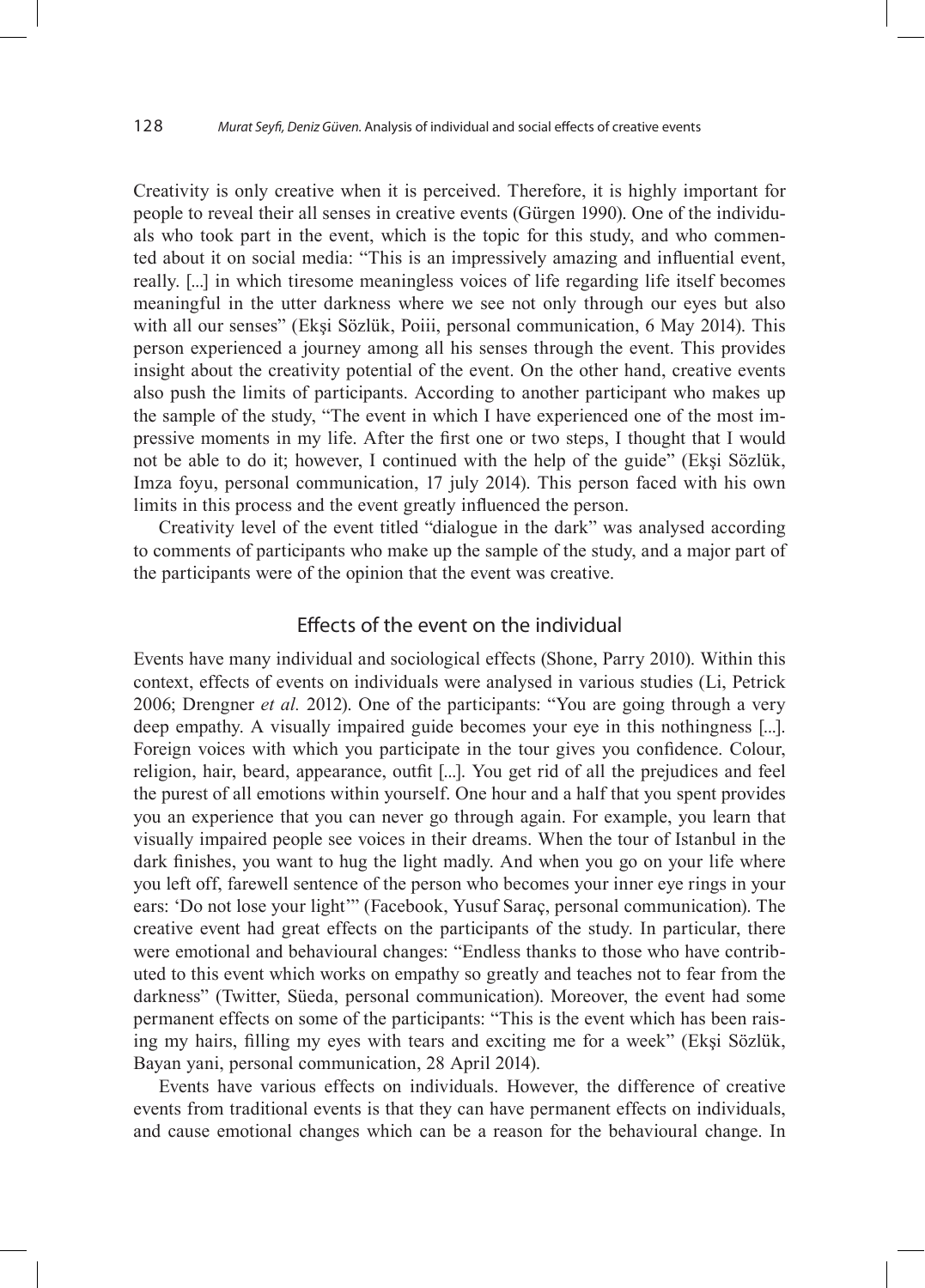particular, the behaviour of developing empathy which directly influences the attitudes of individuals in daily life is observed clearly through the creative event which is the topic of the study. It can be said that the higher the creativity level of the events is, the clearer the behavioural changes of individuals become.

## Effects of the event on the social life

There have been many studies conducted analysing the effects of the events on the society. These studies analyse what kind of effects socio-cultural factors which are merged with events have on social life. In many of these studies, it is emphasised that the events have important social functions in creating a sustainable society (Lee, Hsu 2013; Kim *et al.* 2015; Akyol, Yürük 2015). Therefore, many people have started to include the events in their daily lives. One of the participants of the event who is in included in the sample of the study performed a marriage ceremony in the event: "Marriage ceremony in Dialogue Museum in utter darkness" (NTV Kültür Sanat, Twitter). In addition, events are important resources for social awareness. This is an opinion which was supported by participants: "This is an exhibition in which everybody must participate in order for a social awareness to be created" (Ekşi Sözlük, Bahtiyar juliet, personal communication, 22 January 2014). Every event also questions the incidents in the society in which events take place (Pira 2004). Similarly, participants of this event showed a tendency to question the society: "This is an event which makes us think that what are we doing as a society and where do we stand. I mean yes, my eyes can see, I am happy and everything is fine but what about the others? This event raised a serious awareness for me about the disabled" (Facebook, Can seren, personal communication). Furthermore, some of the participants wanted this event to be widespread in the society, which demonstrates the social importance of the event for some of the participants: "This is the event which was visited by only 25 thousand people in my city whose population is 17 million. This is an event which must be seen by many people and experienced by all of the society [...]" (Ekşi Sözlük, Ride, personal communication, 27 May 2014).

As it was mentioned in the literature part of the study, most of the events have social effects. However, creative events reveal social tendencies more. Individuals influence social life directly in proportion to the content of the event beyond entertaining themselves or spending their free time, which causes the participants to embrace the event.

# Event satisfaction and loyalty

Loyalty defined as "loyalty in terms of constant purchasing, frequent purchasing, and word-of-mouth recommendations" (Lee, Kim 2006). An increase in the satisfaction level of the event participant demonstrates participation frequency of the event, and thus the sustainability of the events is ensured. Moreover, there is an important relationship between loyalty and satisfaction (Petrick *et al.* 2013). The topic of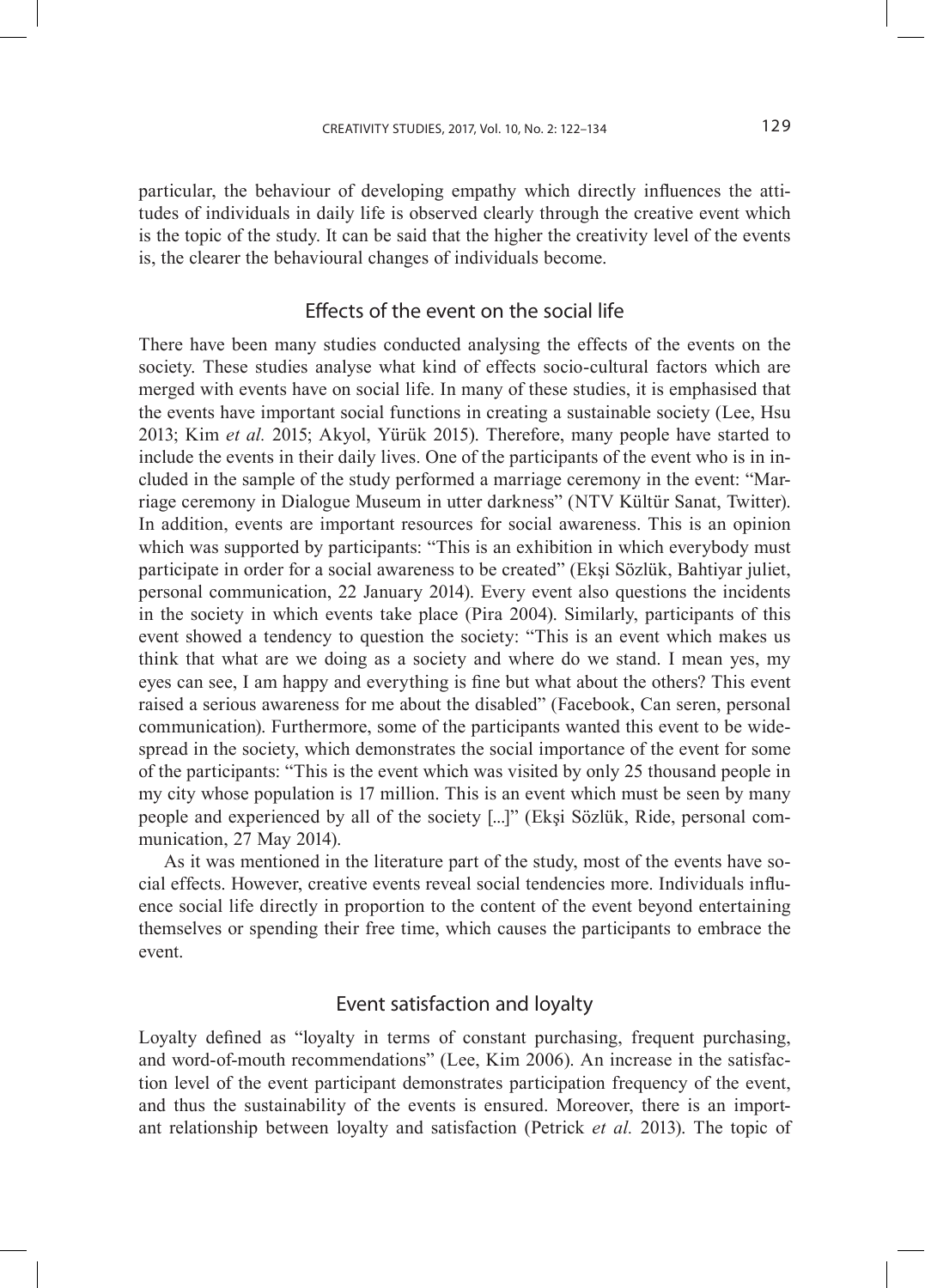event satisfaction and loyalty was analysed by many researchers who work on event management. In particular, researchers tried to understand the factors affecting the satisfaction and loyalty of the participants in the events. Satisfaction and loyalty of participants in the creative events have acquired a new dimension. While some of the people from the sample state simple satisfaction expressions like "We participated in the dialogue in the dark. We were very pleased" (Twitter, Işil Apaydin, personal communiction) or "This is the exhibition in which I participated yesterday and now I am of the opinion that everyone should participate in" (Ekşi Sözlük, Suvetoprak, personal communication, 4 Augus 2014), the others expressed their satisfaction with creative sentences: "Everyone who wants to view the world from a completely different perspective after going out of utter darkness must visit here (Twitter, Beyza Nur Turan, personal communication)" or "When I passed the labyrinth and went inside, I was like I lost not only my eyesight but also my all other senses. Everywhere is dark and everything is black. I immediately felt the need to hold onto something or cling on someone. My friends whose faces I see every day were just voices then (Ekşi Sözlük, Ireminalt benliği, personal communication, 12 April 2014)".

One of the most important loyalty elements about events is participants' talking about the event in other places and making people around them laugh. We can say that the most important feature of creative events is that this laughing process happens very quickly. On the other hand, it can be seen that people talked about this event and shared things about it on many different social media devices. This caused the event to have its own time place and memory. According to Donald Getz (2007), events are activities which take place in a specific period of time. Through creativity, events and the sector of entertainment acquire a new dimension and reveal a number of fans who give life to the same event without knowing of each other.

## Conclusions

The aim of this study is to determine individual and social effects of creative events. Within this framework, social media comments about the event titled "dialogue in the dark" which was described as a creative event and was held in Istanbul shared by individuals who participated in this event were analysed via the method of content analysis. As a result of the analyses, it was revealed that creative events form their own unique place and time. This finding shows similarity to the studies of Jens Förster (2009). In addition, events create their own dynamism by place and time's becoming different in creative events, which enables the creation of an organic memory. This demonstrates the necessity to define the memory created by an event while defining the event itself.

Within the scope of the study, analyses regarding effects of creative events on individuals, society, and satisfaction and loyalty were conducted. Within this context, it was revealed that creative events cause individuals to experience emotional changes. It was determined that the event titled "dialogue in the dark", which makes up the sample of the study, directly affects emotions like developing empathy in the first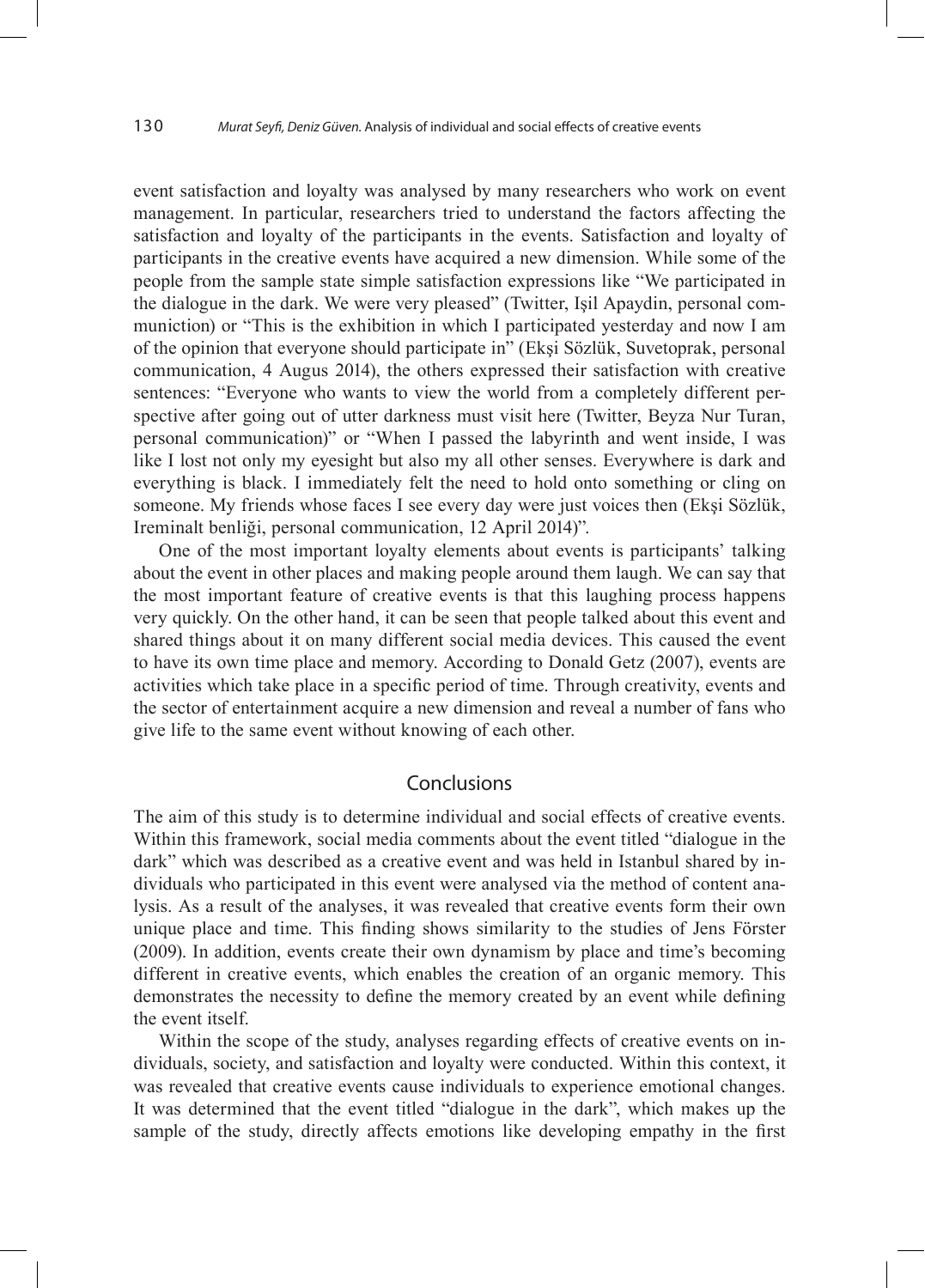place. According to Robert S. Feldman (2011), motions help individuals act, shape their future behaviours and organise their social relationships. Therefore, the effect of creativity on emotions is vital to foresee the behavioural changes of individuals. As a result of the analyses conducted within the scope of the study to determine the social effects of a creative event, it was revealed that people perceived the topic very differently from conventional events. In conventional events, people perceive the social effect of the event as benefits to the society by the event and interpret them accordingly (Kim *et al.* 2015; Akyol, Yürük 2015). However, participants of the creative event who make up the sample of the study suggested that the event should be experienced by all of the society beyond focusing just on material and non-material benefits of the event. This demonstrates that individuals embrace all of the society and can develop perceptions about sharing the same values.

One of the most important topics for the professionals of event management is ensuring satisfaction and loyalty of participants. The reason for this is that maintaining the sustainability of the events whose satisfaction and loyalty levels are high will be easier. Participants of the event titled "dialogue in the dark" who are chosen as the sample within the framework of the study expressed their satisfaction about the event on various social media devices and stated that they will participate again, which shows that satisfaction and loyalty of the participants of creative events are positive.

In conclusion, through globalisation and developments in communication technologies, creative practices are also developing concurrently with them. Events, which are at the centre of the social life, could play key roles in terms of testing creativity and contributing to the development of the society. For this reason, it is suggested that both the professionals and the individuals should be interested in creative events and should place them at the centre of their daily lives.

## References

Akyol, A.; Yürük, P. 2015. Analyzing the Effects of Perception of Social Impacts on Attendance to Events, Satisfaction and Loyalty in Event Marketing, *Academy of Contemporary Research Journal* 4(2): 7–15.

Alver, K. 2010. *Siteril Hayatlar*. Ankara: Hece Publishing.

Baldwin Seggebruch, P. 2011. *Encaustic Mixed Media: İnnovative Techniques and Surfaces for Working with Wax*. Ohio: North Light Books.

Berridge, G. 2010. Event Pitching: The Role of Design and Creativity, *International Journal of Hospitality Management* 29(2): 208–215. https://doi.org/10.1016/j.ijhm.2009.10.016

Bowdin, G.; Allen, J.; O'Toole, W.; Harris, R.; McDonnell, I. 2006. *Events Management*. Series: Events Management Series. London: Routledge.

Bruhn Jensen, K. 2011. *New Media, Old Methods – Internet Methodologies and the Online / Offline Divide*, Burnett, R.; Consalvo, M.; Ess, Ch. (Eds.). *The Handbook of Internet Studies*. Series: Handbooks in Communication and Media. Malden, MA: Wiley-Blackwell, 43–58.

Cropley, A. 2006. Dimensions of Creativity. Creativity: "A Social Approach", *Roeper Review* 28(3): 125–130. https://doi.org/10.1080/02783190609554351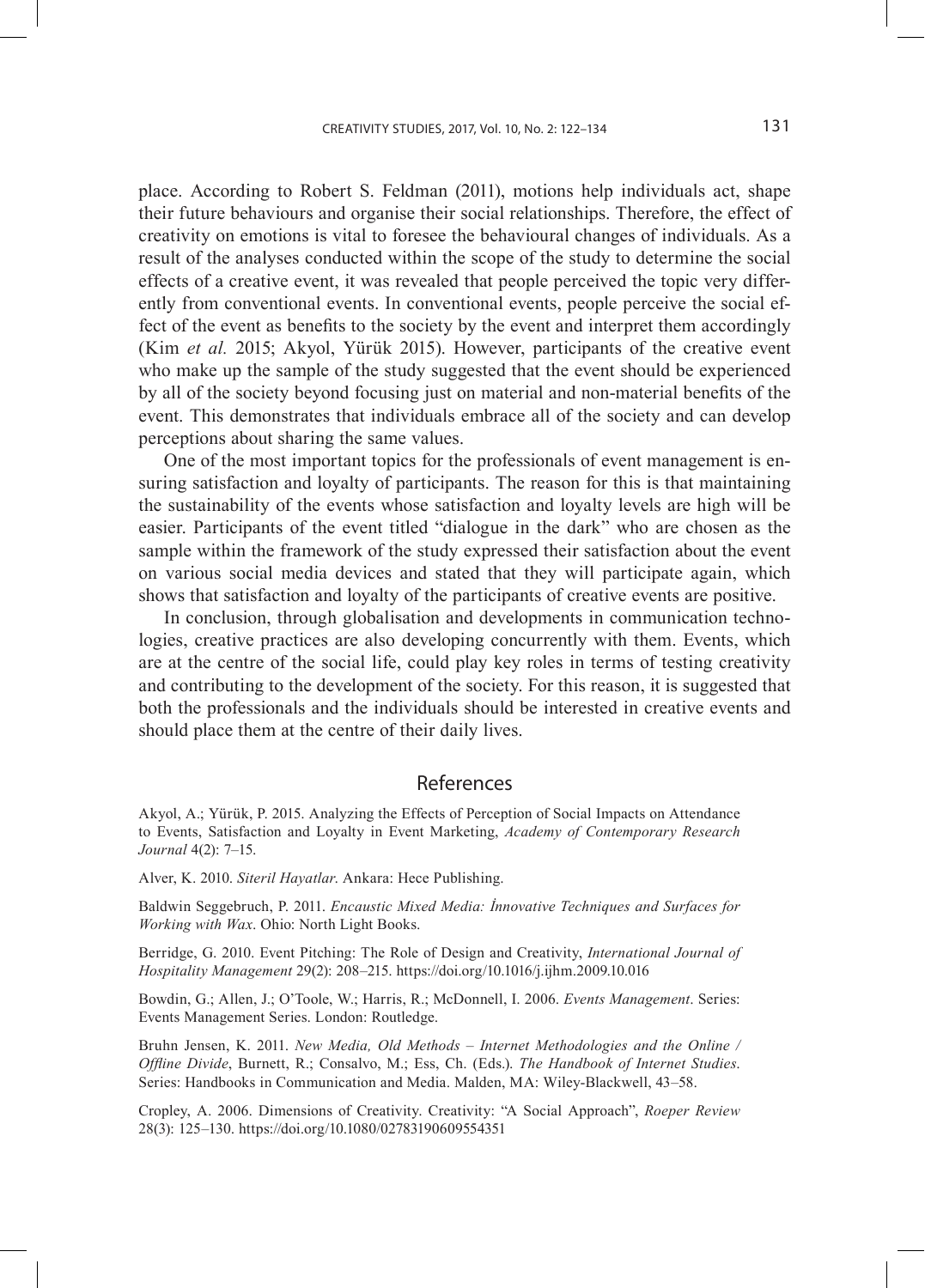Csikszentmihalyi, M.; LeFevre, J. 1989. Optimal Experience in Work and Leisure, *Journal of Personality and Social Psychology* 56(5): 815–822. https://doi.org/10.1037/0022–3514.56.5.815

Damon, W. 2009. *The Path to Purpose: How Young People Find Their Calling in Life*. New York: Free Press.

Drengner, J.; Jahn, S.; Gaus, H. 2012. Creating Loyalty in Collective Hedonic Services: The Role of Satisfaction and Psychological Sense of Community, *Schmalenbach Business Review* 64: 59–76.

Feldman, R. S. 2011. *Understanding Psychology*. New York, NY: McGraw-Hill.

Förster, J. 2009. The Unconscious City: How Expectancies about Creative Milieus Influence Creative Performance, in Meusburger, P.; J. Funke, J.; Wunder, E. (Eds.). *Milieus of Creativity: An Interdisciplinary Approach to Spatiality of Creativity*. Series: Knowledge and Space, Vol. 2. Amsterdam: Springer Science + Business Media B.V., 219–234.

George, J. M. 2007. Creativity in Organizations, *The Academy of Management Annals* 1(1): 439– 477. https://doi.org/10.1080/078559814

Getz, D. 2007. *Event Studies: Theory, Research and Policy for Planned Events*. Series: Events Management Series. Oxford: Elsevier Butterworth-Heinemann.

Gordon, W. J. J. 1974. Some Source Material in Discovery-By-Analogy, *The Journal of Creative Behavior* 8(4): 239–257. https://doi.org/10.1002/j.2162–6057.1974.tb01132.x

Gowan, J. C.; Olson, M. 1979. The Society which Maximizes Creativity, *The Journal of Creative Behavior* 13(3): 194–210. https://doi.org/10.1002/j.2162–6057.1979.tb00205.x

Guilford, J. P. 1967. *The Nature of Human Intelligence*. Series: McGraw-Hill Series in Psychology. New York: McGraw-Hill.

Gürgen, H. 1990. *Reklamcılık ve Metin Yazarlıgı*. Series: T. C. Anadolu Üniversitesi Yayınları. Vol. 391, iss. 152. Eskişehir: Anadolu Üniversitesi.

Harris, D. 1960. The Development and Validation of a Test of Creativity in Engineering, *Journal of Applied Psychology* 44(4): 254–257. https://doi.org/10.1037/h0047444

Hollway, W.; Jefferson, T. 2000. *Doing Qualitative Research Differently: Free Association, Narrative and the Interview Method*. London, Thousand Oaks, New Delhi: SAGE Publications. https://doi.org/10.4135/9781849209007

Hopwood, J. 2012. *Strategic Thinking and the Creative Process in Event Management* [online], [cited 28 December, 2016]. Available from Internet: http://dro.deakin.edu.au/eserv/DU:30048937/ hopwood-strategicthinking-2012.pdf

Joas, H.; Kilpinen, E. 2009. Creativity and Society, in Shook, J. R.; Margolis, J. (Eds.). *A Companion to Pragmatism*. Series: Blackwell Companies to Philosophy. Oxford: Blackwell Publishing Ltd., 323–335.

Johansson, F. 2007. *Yaratıcılık ve İnovasyon: Medici Etkisi Yaratmak*. Istanbul: MediaCat Kitapları.

Kao, J. 1997. Jamming*: The Art and Discipline of Business Creativity*. New York: Harper Business.

Kaplanidou, K. (K.); Gibson, H. J. 2010. Predicting Behavioral Intentions of Active Event Sport Tourists: The Case of a Small-Scale Recurring Sports Event, *Journal of Sport & Tourism* 15(2): 163–179. https://doi.org/10.1080/14775085.2010.498261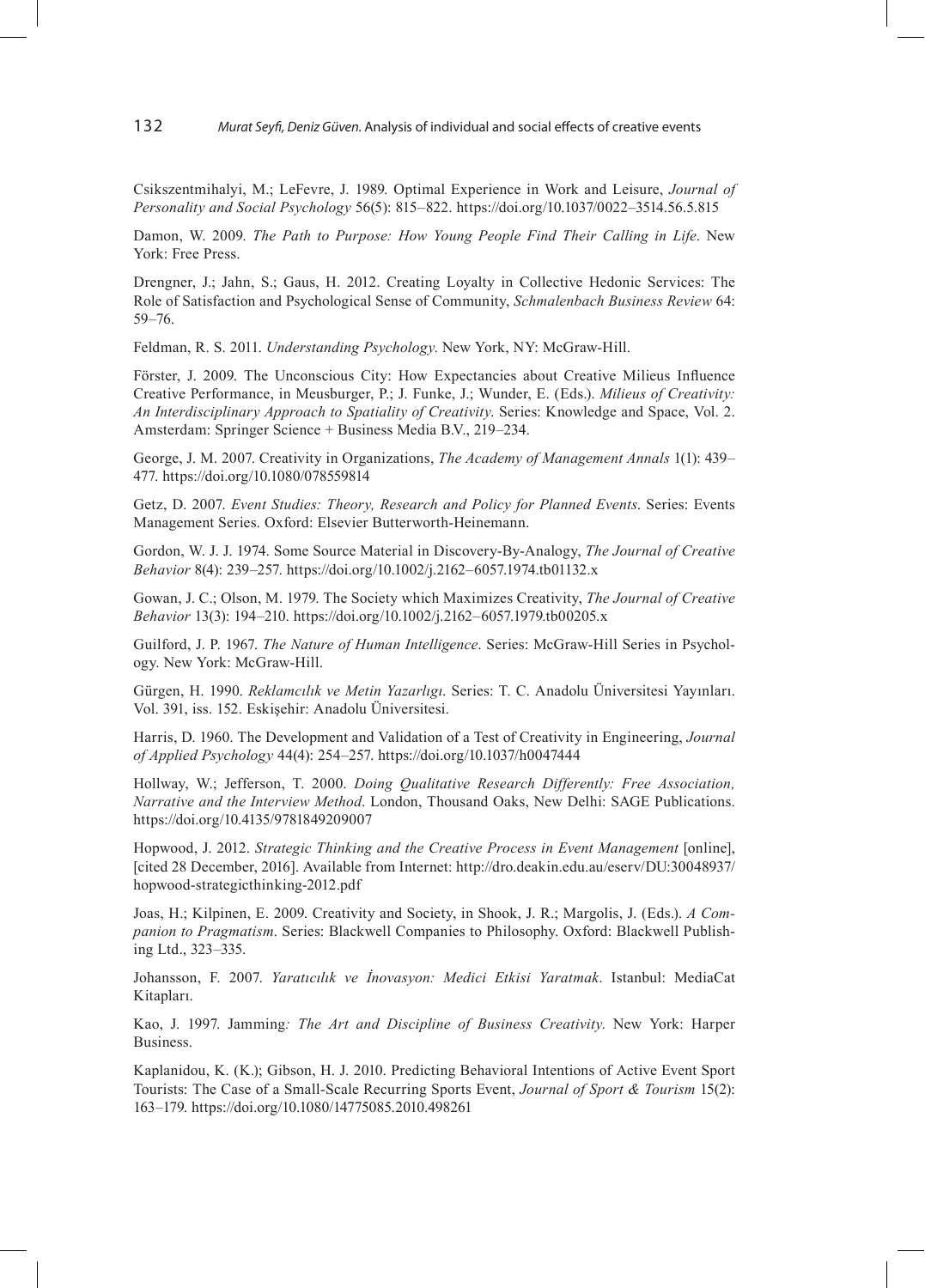Kim, W.; Jun, H. M.; Walker, M.; Drane, D. 2015. Evaluating the Perceived Social Impacts of Hosting Large-Scale Sport Tourism Events: Scale Development and Validation, *Tourism Management* 48: 21–32. https://doi.org/10.1016/j.tourman.2014.10.015

Kozinets, R. V. 2002. The Field behind the Screen: Using Netnography for Marketing Research in Online Communities, *Journal of Marketing Research* 39(1): 61–72. https://doi.org/10.1509/jmkr.39.1.61.18935

Lee, T. H.; Hsu, F. Y. 2013. Examining How Attending Motivation and Satisfaction Affects the Loyalty for Attendees at Aboriginal Festivals, *International Journal of Tourism Research* 15(1): 18–34. https://doi.org/10.1002/jtr.867

Lee, S.; Kim, W. G. 2006. The Impact of Co-Branding on Post-Purchase Behaviors in Family Restaurants, *International Journal of Hospitality Management* 25(2): 245–261. https://doi.org/10.1016/j.ijhm.2005.04.008

Li, X.; Petrick, J. F. 2006. A Review of Festival and Event Motivation Studies, *Event Management* 9(4): 239–245. https://doi.org/10.3727/152599506776771526

Moran, S. 2010. The Roles of Creativity in Society, in Kaufman, J. C.; Sternberg, R. J. (Eds.). *The Cambridge Handbook of Creativity*. Cambridge: Cambridge University Press, 74–90. https://doi.org/10.1017/CBO9780511763205.006

Öncü, T. 1992. Yaratıcılığın betimlenmesi ve yaratıcılık üzerine çevresel etkiler, *Araştırma Ankara Üniversitesi Dil ve Tarih-Coğrafya Fakültesi Felsefe Bölümü Dergisi (Yayınlanmıyor)* 14: 255–264. https://doi.org/10.1501/Felsbol\_0000000117

Parnes, S. J. 1971. Creativity: Developing Human Potential, *The Journal of Creative Behavior* 5(1): 19–36. https://doi.org/10.1002/j.2162–6057.1971.tb00868.x

Petrick, J. F. 2004. The Roles of Quality, Value, and Satisfaction in Predicting Cruise Passengers' Behavioral Intentions, *Journal of Travel Research* 42(4): 397–407. https://doi.org/10.1177/0047287504263037

Petrick, J. F.; Bennett, G.; Tsuji, Y. 2013. Development of a Scale for Measuring Event Attendees' Evaluations of a Sporting Event to Determine Loyalty, *Event Management* 17(2): 97–110. https://doi.org/10.3727/152599513X13668224082224

Pérez-Fabello, M. J.; Campos, A. 2011. Dissociative Experiences, Creative Imagination, and Artistic Production in Students of Fine Arts, *Thinking Skills and Creativity* 6(1): 44–48. https://doi.org/10.1016/j.tsc.2010.11.001

Pira, A. 2004. *Etkinlik yönetimi*. İstanbul: MediaCat Yayınları.

Porter, L. W.; Lawler, III E. E. 1968. *Managerial Attitudes and Performance*. Series: Irwin-Dorsey Series in Behavioral Science. Homewood, IL: Richard D. Irwin, Inc.

Moriarty, S.; Mitchell, N.; Wells, W.; Crawford, R.; Brennan, L.; Spence-Stone, R. 2015. *Advertising: Principles and Practice*. New Jersey: Pearson Prentice Hall.

Riesman, D. 1992. Some Observations on Changes in Leisure Attitudes, *The Antioch Review* 50(1/2): 91–108. https://doi.org/10.2307/4612494

Robins, K. 2013. *İmaj: Görmenin Kültür Ve Politikası*. Istanbul: Ayrıntı yayınları.

Rutherford Silvers, J. 2004. *Professional Event Coordination*. Hoboken, N. J.: John Wiley & Sons.

Shone, A.; Parry, B. 2010. *Successful Event Management: A Practical Handbook*. Andover: Cengage Learning EMEA.

Stoletov, A. 2016. Social Creativity and Phenomenon of Success in Postindustrial Society, *Creativity Studies* 9(2): 141–150. https://doi.org/10.3846/23450479.2016.1223765